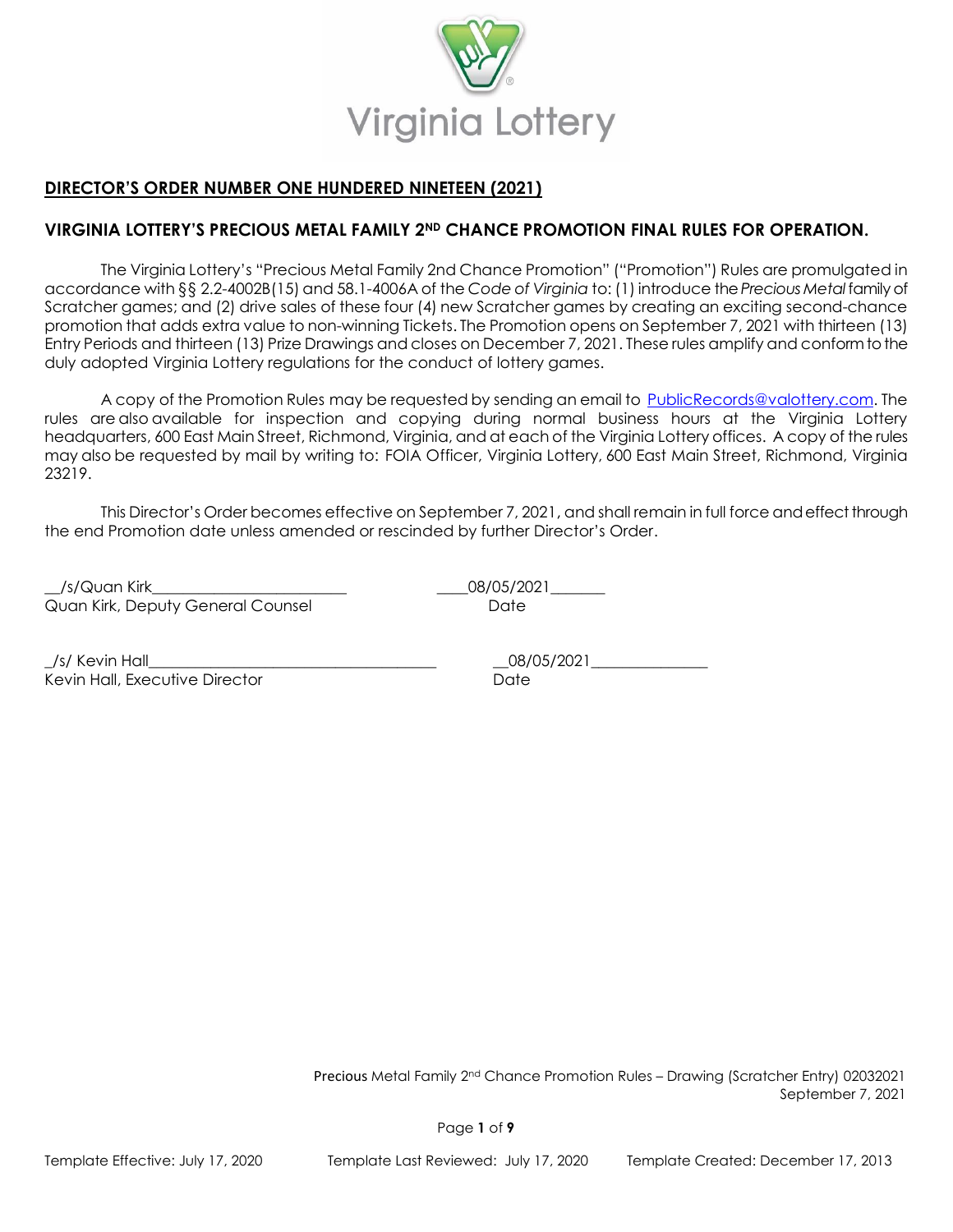

#### **VIRGINIA LOTTERY'S PRECIOUS METAL FAMILY 2ND CHANCE PROMOTION OFFICIAL RULES**

- A. PURPOSE: A Promotion will be conducted to introduce the *Precious Metal* family of Scratchergames and drive sales of these four (4) new Scratcher games by creating an exciting second-chance promotion that adds extra value to non-winning Tickets. With this Promotion, thirteen (13) Prize Drawings will be conducted. Drawings will be conducted to award Cash Prizes.
- **B. PROMOTION PERIOD:** This Promotion will begin September 7, 2021 and will end December 7, 2021 ("Promotion Period") with the Final Prize Drawing.
- **C. DEFINITIONS** (for purposes of this Promotion)**:**

"Cash Prize" means a monetary Prize.

"Claimant" means a verified Entrant, Participant, or Player who presents an Entry Form that he/she presumes to be a Winning Entry.

"Director" means the Executive Director of the Virginia Lottery as established in Chapter 40 of Title 58.1 (§58.1- 4000 *et seq.*) of the *Code of Virginia* or any other employee(s) to whom the Executive Director's authority is lawfully delegated.

"Drawing" means a formal process of randomly selecting winning Entries in accordance with the Promotion Rules.

"Entrant," "Participant," or "Player" means a Person who is at least eighteen (18) years of age, who makes a qualifying purchase or otherwise validly enters this Promotion in accordance with these Promotion Rules in the hope of winning a Prize.

"Entry" means a method by which a Player enters a Prize Drawing for this Promotion.

"Entry Periods" means the time frames during which non-winning Ticket Entries for this Promotion will be accepted.

"Lottery" means the Virginia Lottery.

"Lottery Board" means the group of seven (7) people, appointed by the Governor of Virginia, with the power to adopt regulations governing the establishment and operation of the Virginia Lottery and to perform other functions that are set out in the *Code of Virginia.*

"Lottery Retailer," "Lottery Sales Retailer," or "Retailer" means a business or person licensed by the Virginia Lottery to sell and dispense Virginia Lottery Tickets, materials and products.

"Non-winning" or "Non-winning Scratcher" means a Scratcher, purchased at a licensed Virginia Lottery retailer location or directly from the Virginia Lottery, that does not contain a winning Prize combination.

Precious Metal Family 2nd Chance Promotion Rules – Drawing (Scratcher Entry) 02032021 September 7, 2021

Page **2** of **9**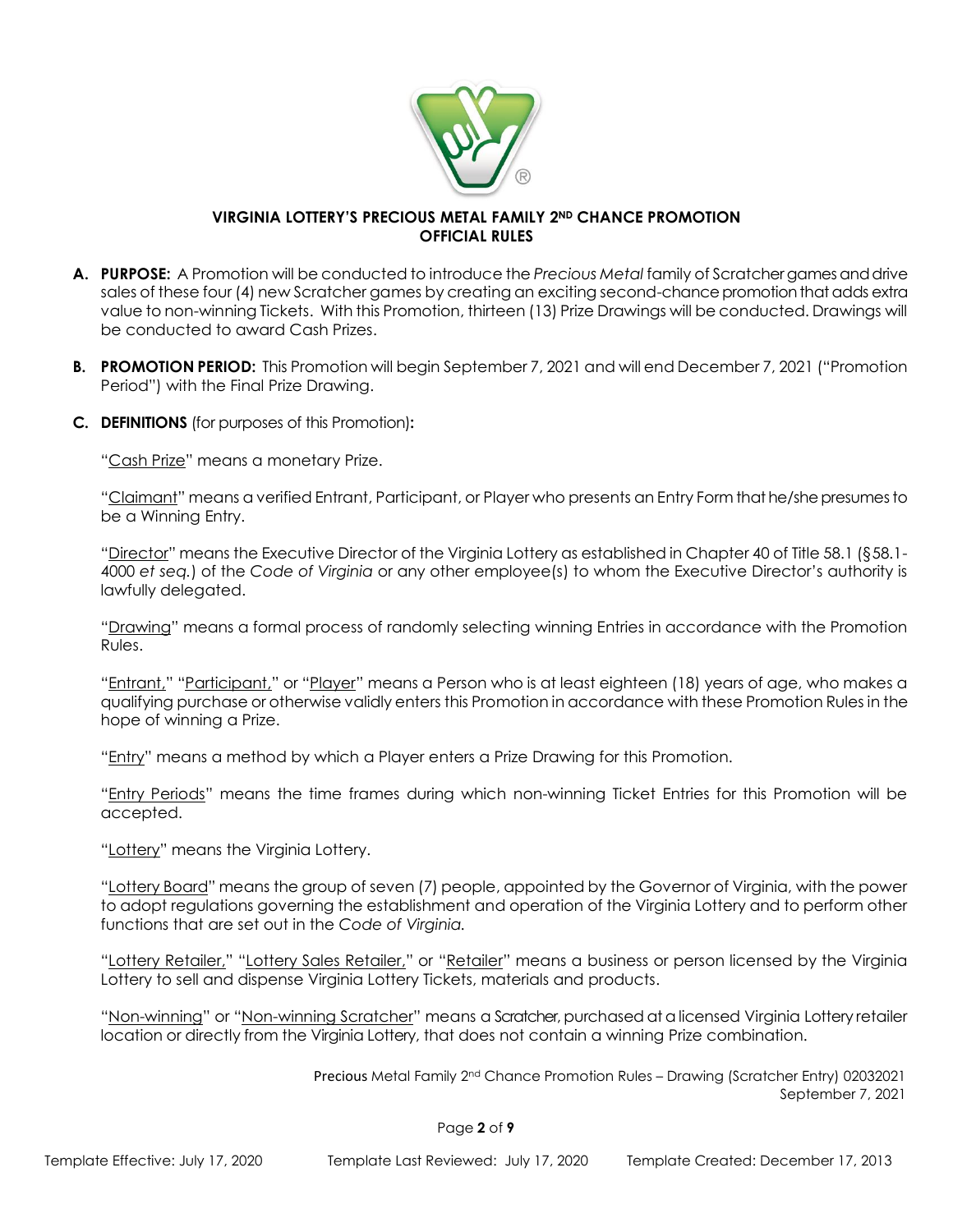"Person" means a natural person and may not extend to or be applied to a corporation, company, partnership, association or other entity or when referring to a Lottery retailer, the term as defined in §58.1-4009 of the Code of Virginia.

"Prize" or "Prizes" means the winnings as defined in **Section I** ("Prize Description").

"Prizewinner" means a verified Person who is entitled, via Entry verification, to receive a Prize under the rules of a Promotion.

"Promotion" means the "added value" offer to consumers named in the title at the top of Page 1 of these Rules.

"Promotion Rules" or "Rules" means these rules.

"Scratcher" or "Ticket" means a ticket with a coating over the Play Areas that, when scratched off, reveals instant game play results.

"Scratch Game" means a game, played via Scratcher, that contains the appropriate Play Areas, Legend(s), Barcodes and other codes that, when played, reveals or informs a Player immediately whether he/she has won a Prize as specified in the Game Rules.

"Self-Service Vending Machine" or "Vending Machine" means an interactive device by which a Player may select a game, purchase a Ticket, and/or receive a Promotion Entry Form, without the help of a clerk at a Virginia Lottery Retailer or an employee at a Virginia Lottery office or other approved location.

"Winning Entry" means an eligible Promotion Entry, drawn during the established Drawing(s), that has passed all Lottery validation and security requirements and processes.

## **D. ELIGIBILITY:**

- 1. This Promotion is open to Players eighteen (18) years of age or older. A Player will be required to provide proof of his/her date of birth.
- 2. No officer, employee or Board member of the Lottery, or any officer or employee or board member of any vendor to the Lottery of computer-generated or scratch game goods or services working directly on a contract with the Lottery for such goods or services, or any person residing in the same household of any such board member, officer or employee, or any person under the age of eighteen (18) years, shall be eligible to participate in this Promotion. The Lottery will not award a Prize on any Ticket or resulting from any Entry submitted by, for, or gifted to or transferred to anyone referenced in this **Section D**, or to the transferee of such Person.
- **E. PROMOTION ENTRY:** To participate, a Player must submit a non-winning Scratcher Ticket from any of the four (4) Virginia Lottery *Precious Metal Family* Scratcher games, as listed in **Section F**, via the Internet.

All non-winning Tickets submitted according to **Section G** ("Internet Entries") **and** received during the designated Promotion Entry Periods as specified in **Section H** ("Entry Deadlines") will be included in the applicable Prize Drawing(s) for this Promotion.

Precious Metal Family 2nd Chance Promotion Rules – Drawing (Scratcher Entry) 02032021 September 7, 2021

Page **3** of **9**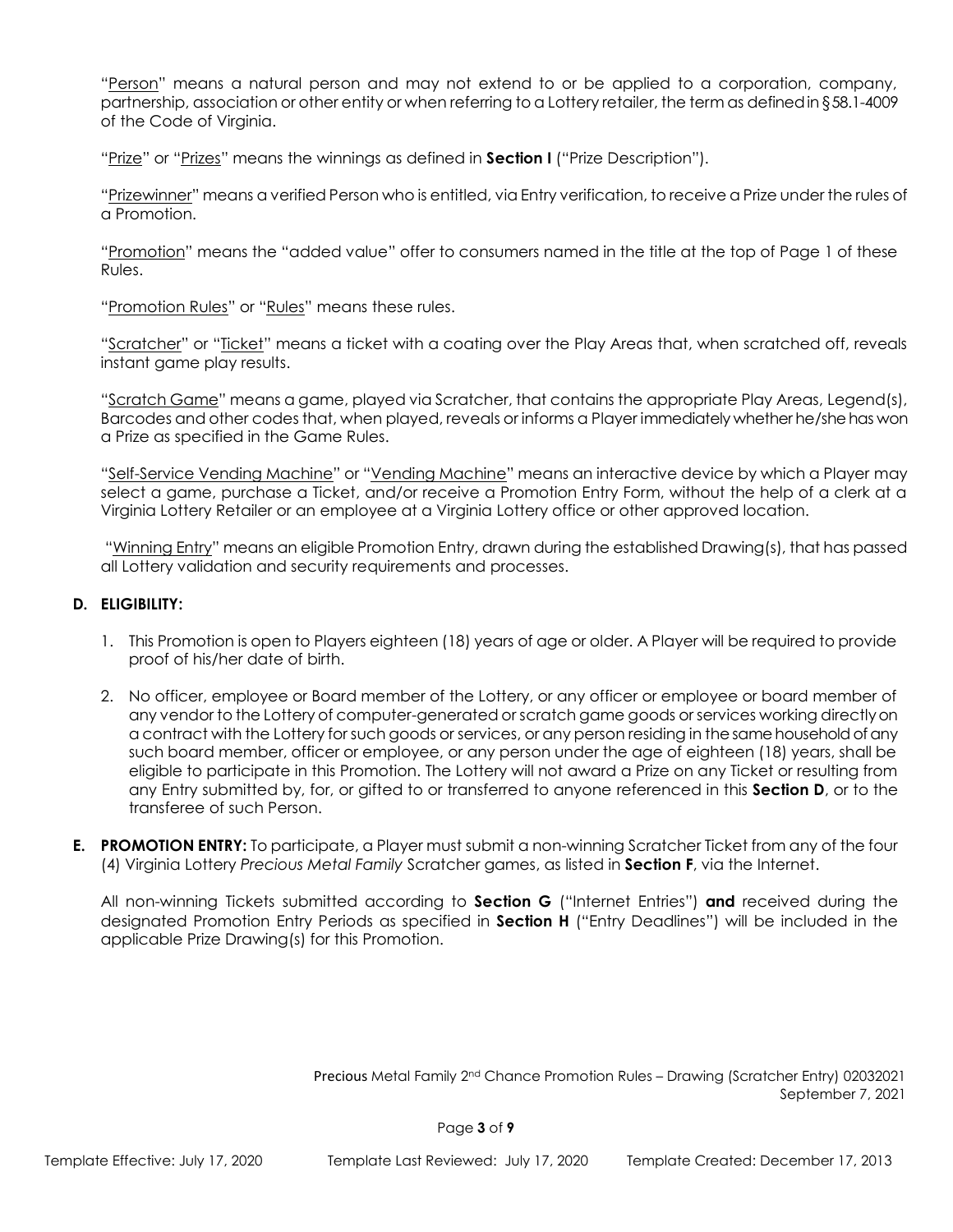Non-winning Tickets received for this Promotion will be eligible for *only one (1)* of the first twelve (12) Prize Drawings based upon the established Entry Periods as specified in **Section H** ("Entry Deadlines"). Ticket Entries not selected as a winner in one (1) of the first twelve (12) Prize Drawings will automatically be eligible for entry into the thirteenth (13<sup>th</sup>) and final Prize Drawing.

A Player may enter the Promotion more than once as long as each Entry is based upon a different eligible non-winning *Precious Metal Series* Scratcher Ticket.

All valid Scratcher Tickets will receive a number of Promotion Entries equal to the corresponding price point of their *Metal Series* Scratcher Entry. Example: a \$10 *Metal Series* Scratcher would each generate ten (10) Promotion Entries. When a Player enters the entire *Metal Series* Family consisting of one (1) of each of the four (4) *Metal Series* Scratchers in one (1) session, they will get an additional fifty (50) Bonus Entries.

The Lottery, at its sole discretion, reserves the right to add or remove eligible Scratchers to/from this Promotion. The Lottery also reserves the right to award Players with Entries into this Promotion as Prizes in other authorized Promotions being offered concurrently.

# **F. ENTRY REQUIREMENTS:**

- 1. Non-winning Tickets from the following four (4) *Precious Metal Family* Scratcher games will be accepted as valid Entries for this Promotion:
	- \$1 \$5,000 Bronze Jackpot (Game #2103)
	- \$2 \$40,000 Silver Jackpot (Game #2104)
	- \$5 \$250,000 Gold Jackpot (Game #2105)
	- \$10 \$1,000,000 Platinum Jackpot (Game #2106)
- 2. Each eligible *Precious Metal Family* Scratcher used for Entry into this Promotion must have been issued by the Lottery in an authorized manner during the Entry Periods referenced in **Section H** ("Entry Deadlines").
- 3. A Player will be eligible to win **one (1) Prize per Prize Drawing**. Refer to **Section E** ("Promotion Entry"). The winning Entry will not be eligible for entry into the Final Prize Drawing.
- 4. The Lottery will not be responsible for non-winning Tickets submitted incorrectly or received outside of the established Entry Deadlines for the Prize Drawings as specified in **Section H** ("Entry Deadlines"). Such Ticket Entries shall be deemed invalid.
- 5. Only non-winning Tickets that are submitted in the manner described in **Section G** ("Internet Entries") of these Promotion Rules during the designated Entry Periods will be eligible for Entry in this Promotion. Mailed Tickets and Hand-Delivered Tickets and Tickets submitted via any other methods not specified in these Promotion Rules will not be accepted as an Entry for this Promotion and will be deemed invalid.
- 6. Each Entry submitted for this Promotion must contain the Entrant's current and valid information in order to be eligible to win a Prize with this Promotion. The Lottery will not change or update information for an Entry that has already been submitted. This includes address and telephone number updates. The Lottery will not be responsible for Ticket numbers that are transposed or for additional Entry information that is entered incorrectly or is missing.
- 7. A Prizewinner's *Winner Notification Letter* will be mailed to the address registered with the Winner's player account at the time of their Entry submission. Any Prizewinner whose *Winner Notification Letter* is returned undeliverable due to incorrect and/or incomplete address information, expired forwarding address notifications and/or delivery delays due to mail forwarding notifications, and the Prizewinner failed to notify the Lottery before the claim deadline date regarding the incorrect address, will forfeit his/her opportunity to win a Prize. Neither the Lottery nor its designee will be required to attempt delivery of a *Winner*

Precious Metal Family 2nd Chance Promotion Rules – Drawing (Scratcher Entry) 02032021 September 7, 2021

Page **4** of **9**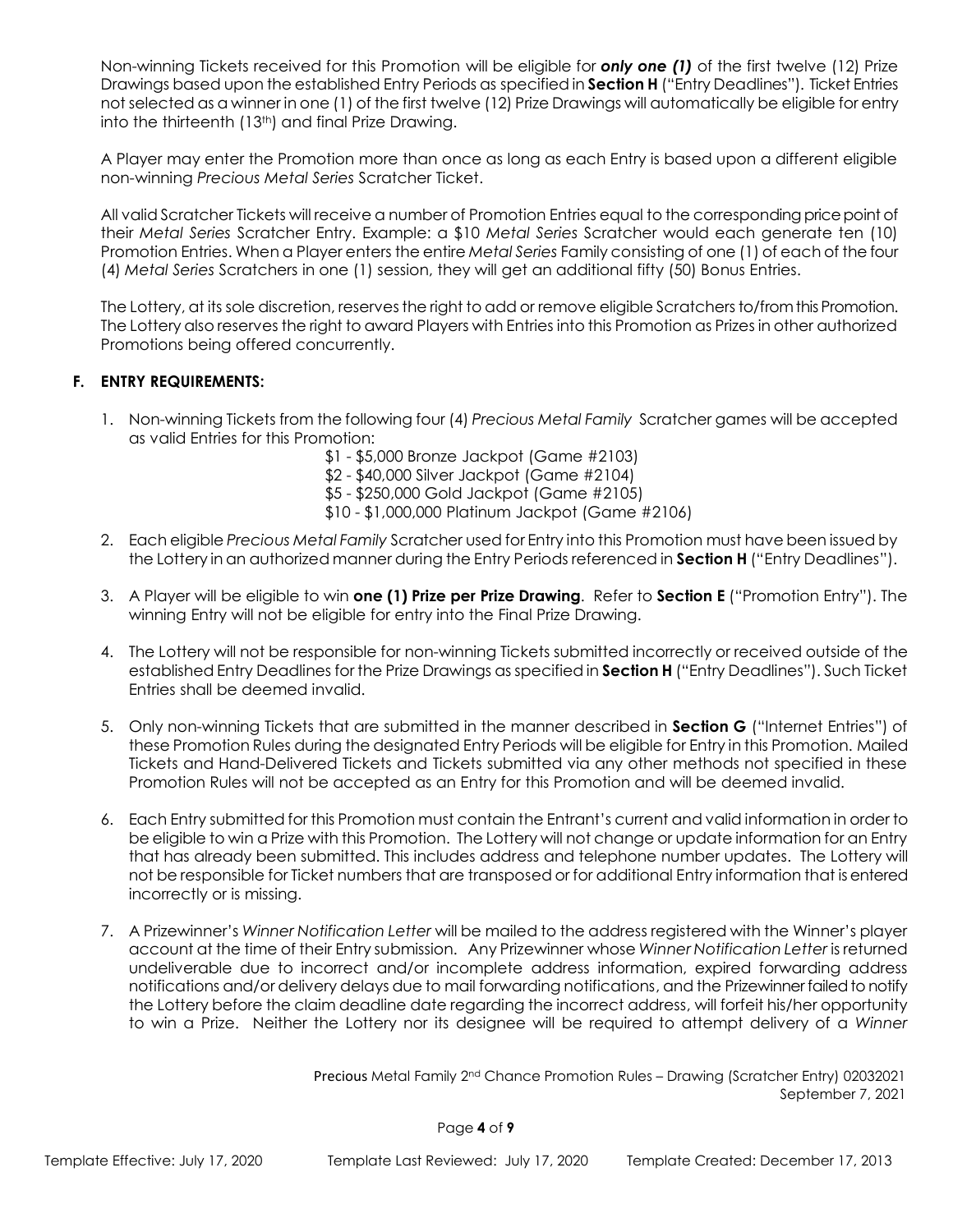*Notification Letter* more than once unless the Prizewinner notifies the Lottery **before the claim deadline date**  regarding the incorrect address. If the Lottery is notified prior to the claim deadline date, the Lottery will email the required form(s) to the Prizewinner.

### **G. INTERNET ENTRIES:**

1. To enter into this Promotion, a Player must go to the Lottery's website [at www.valottery.com/preciousmetals](http://www.valottery.com/preciousmetals) and successfully complete registration\* or login.

\**Registration will require entry of a Player's correct full name [consisting of his/her first name and last name (no initials), date of birth, street address, city, state, ZIP code, last four (4) digits of their Social Security number and telephone number.*

- 2. As part of the Lottery's registration process for this Promotion, third-party identity authentication will confirm that the Player is eighteen (18) years of age or older. If a Player's identity cannot be confirmed, additional steps for manual confirmation of identity will be provided.
- 3. Players must correctly enter **BOTH** the Promotion Entry Number found on the back of each eligible Scratcher, and Web Code, found on the front of each eligible Scratcher.
- 4. Once entered, Players **do not** need to retain their Scratcher(s). Scratchers submitted as Promotion Entries via the Internet **will not** be required in order to claim a Prize in this Promotion.

#### **H. ENTRY DEADLINES:**

| <b>Drawing</b>  | <b>Entry Periods</b>                                                           |
|-----------------|--------------------------------------------------------------------------------|
|                 | September 7, 2021 (midnight, ET), through September 12, 2021 (11:59:59 PM ET)  |
| 2               | September 13, 2021 (midnight, ET), through September 19, 2021 (11:59:59 PM ET) |
| 3               | September 20, 2021 (midnight, ET), through September 26, 2021 (11:59:59 PM ET) |
| 4               | September 27, 2021 (midnight, ET), through October 3, 2021 (11:59:59 PM ET)    |
| 5               | October 4, 2021 (midnight, ET), through October 10, 2021 (11:59:59 PM ET)      |
| 6               | October 11, 2021 (midnight, ET), through October 17, 2021 (11:59:59 PM ET)     |
| 7               | October 18, 2021 (midnight, ET), through October 24, 2021 (11:59:59 PM ET)     |
| 8               | October 25, 2021 (midnight, ET), through October 31, 2021 (11:59:59 PM ET)     |
| 9               | November 1, 2021 (midnight, ET), through November 7, 2021 (11:59:59 PM ET)     |
| 10 <sup>°</sup> | November 8, 2021 (midnight, ET), through November 14, 2021 (11:59:59 PM ET)    |

Precious Metal Family 2nd Chance Promotion Rules – Drawing (Scratcher Entry) 02032021 September 7, 2021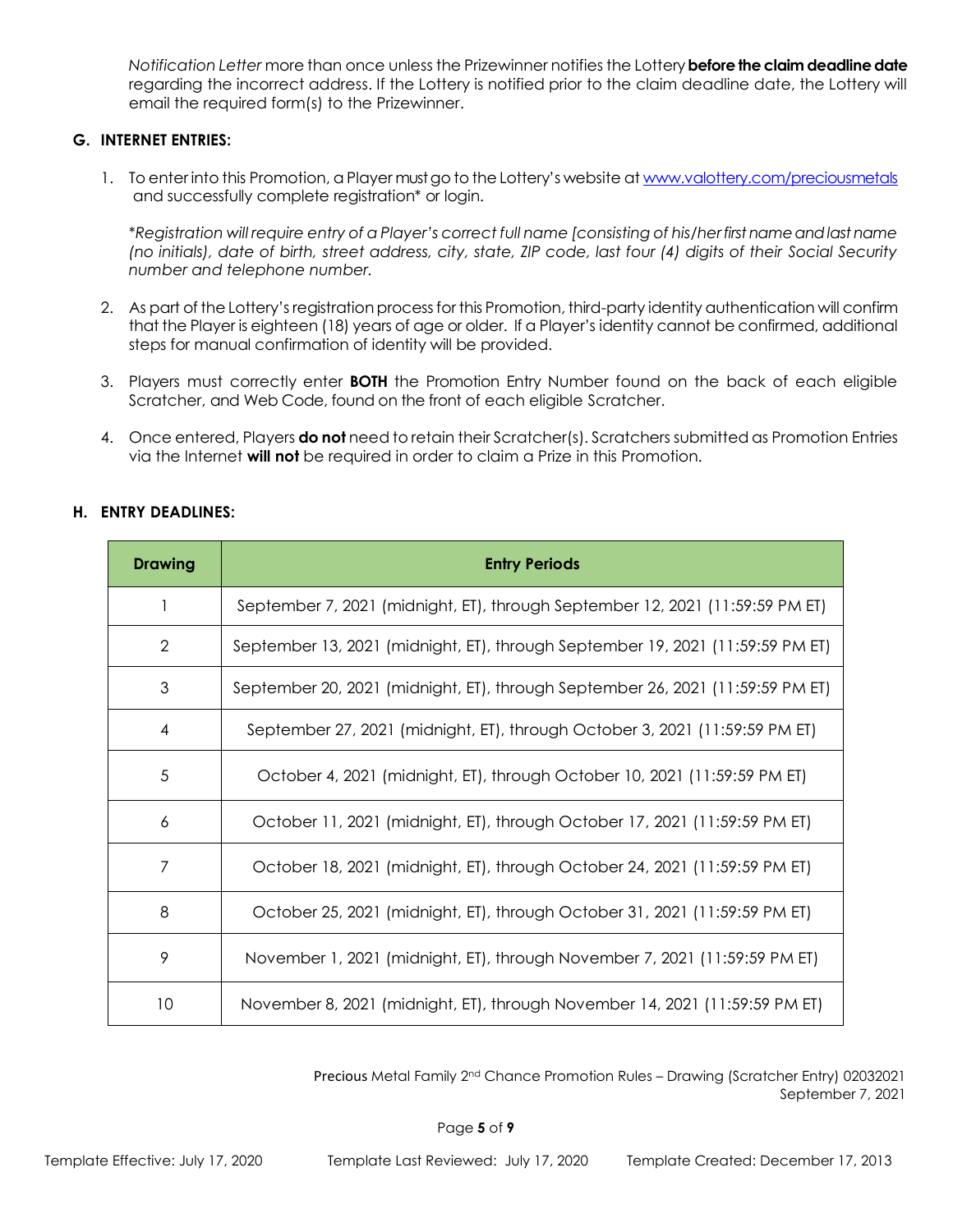| 11               | November 15, 2021 (midnight, ET), through November 21, 2021 (11:59:59 PM ET) |
|------------------|------------------------------------------------------------------------------|
| 12 <sup>12</sup> | November 22, 2021 (midnight, ET), through November 28, 2021 (11:59:59 PM ET) |
| 13               | September 7, 2021 (midnight, ET), through December 5, 2021 (11:59:59 PM ET)  |

# **I. PRIZE DESCRIPTION:** The following Prizes will be awarded as part of this Promotion:

| <b>Drawing</b>                   | Prize     | # of Prizewinners |
|----------------------------------|-----------|-------------------|
| 1                                | \$500     | 10                |
| $\sqrt{2}$                       | \$500     | $10$              |
| $\mathfrak{S}$                   | \$500     | $10$              |
| $\overline{\mathcal{A}}$         | \$500     | $10$              |
| $\sqrt{5}$                       | \$500     | $10$              |
| $\boldsymbol{6}$                 | \$500     | 10                |
| $\overline{7}$                   | \$500     | $10$              |
| $\,8\,$                          | \$500     | $10$              |
| $\mathcal{P}$                    | \$500     | $10$              |
| $10\,$                           | \$500     | $10$              |
| $1\,1$                           | \$500     | $10$              |
| 12                               | \$500     | $10$              |
| 13<br><b>Final Prize Drawing</b> | \$250,500 | $\mathbf{1}$      |

**J. PROMOTION DRAWINGS:** The following are the thirteen (13) established Drawing dates for this Lottery Promotion:

| Drawing # | Date               |
|-----------|--------------------|
|           | September 14, 2021 |
|           | September 21, 2021 |
|           | September 28, 2021 |
|           | October 5, 2021    |

Precious Metal Family 2nd Chance Promotion Rules – Drawing (Scratcher Entry) 02032021 September 7, 2021

Page **6** of **9**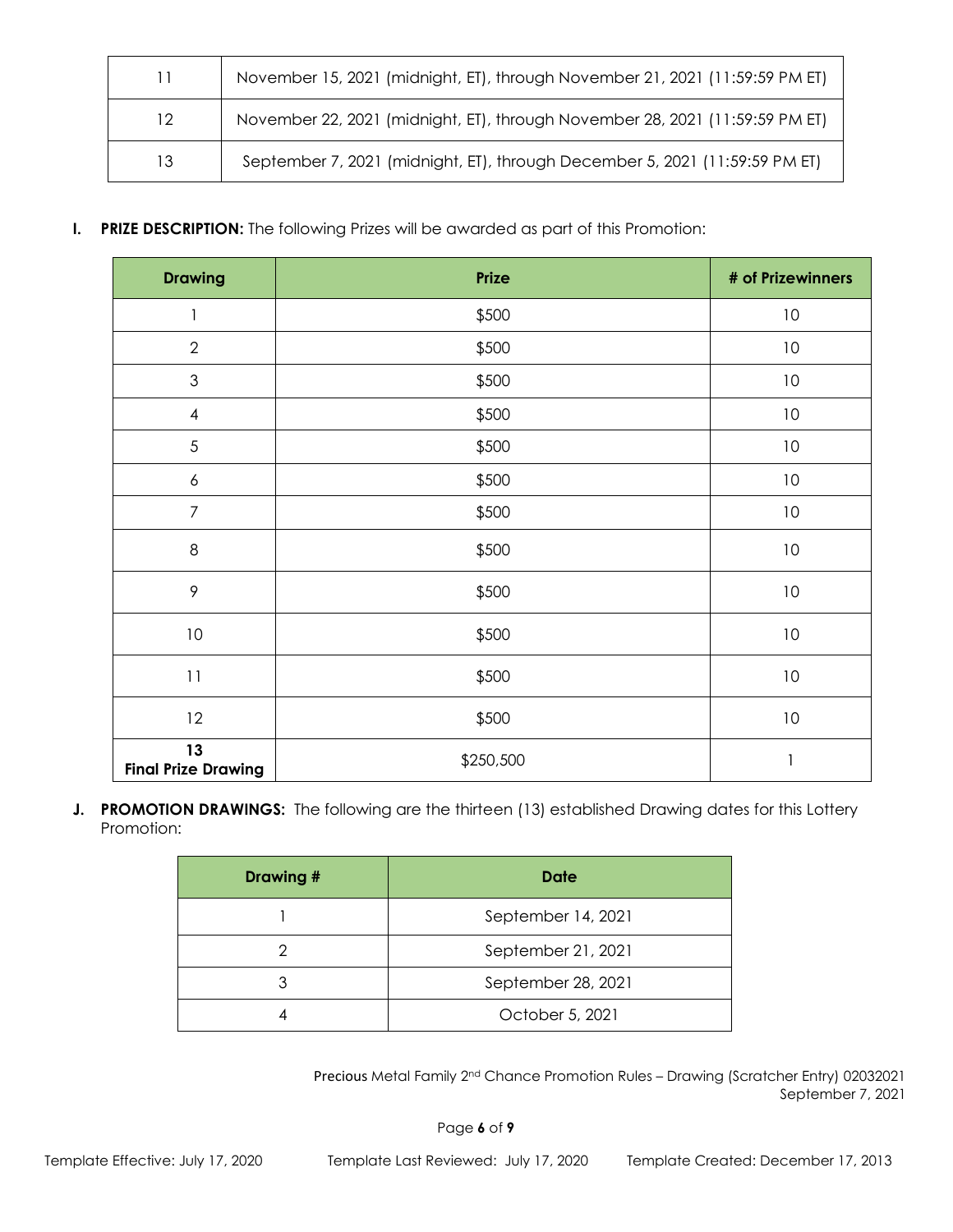| 5                                | October 12, 2021  |
|----------------------------------|-------------------|
| 6                                | October 19, 2021  |
| 7                                | October 26, 2021  |
| 8                                | November 2, 2021  |
| 9                                | November 9, 2021  |
| 10                               | November 16, 2021 |
| 11                               | November 23, 2021 |
| $12 \,$                          | November 30, 2021 |
| 13<br><b>Final Prize Drawing</b> | December 7, 2021  |

Drawings will be conducted from all eligible Entries submitted via the established Entry methods and by the established Entry deadline date. The following is an overview of how the Entries will be randomly selected for this Promotion.

- 1. After the established Entry deadline date, but prior to the Drawing, all eligible Entries submitted for that Drawing will be accounted for and the information loaded into a randomizer program.
- 2. Representatives from the Lottery's Audit and Security, Information Technology Services, and Marketing Departments will oversee the use of the randomizer program to select the Winning Entry(ies) for this Promotion.
- 3. Prizewinners will be randomly selected. The order in which the Winning Entries are drawn shall be recorded by Lottery officials. The Lottery's decision shall be final and controlling.
- 4. Immediately after the Prizewinner(s) are selected, ten (10) alternate Entries will also be selected using the same randomizer program. All alternate Prizewinners will be recorded in the order in which they were selected and will be used at the Lottery's discretion should any Prizewinner be determined ineligible.
- 5. After the Drawing is completed, representatives of the Lottery's Audit & Security, Information Technology Services, and Marketing departments will confirm that the Entries selected in the Drawing are valid.
- 6. In the event that a selected Entry is deemed invalid (see **Section F** "Entry Requirements"), the first alternate with a valid Entry will be selected as a Prizewinner. This process shall continue until all valid Winning Entry(ies) have been selected for the particular Drawing.

# **K. PRIZEWINNER PROCEDURES:**

Each Prizewinner selected in association with this Promotion will be notified in writing by the Lottery via the United States Postal Service (USPS). The Lottery will also email the Prizewinner notifying him/her regarding the mailed claim package. All Prizewinners will receive a *Winner Claim Form* and an *Affidavit of Eligibility Form* that must be Notarized. The Prizewinners will be required to complete and return both forms by the deadline stated in their *Winner Notification Letter*. Any Prizewinner who fails to fully complete and return both required forms included with his/her *Winner Notification Letter* along with documentation containing their full social security number by the date noted in their *Winner Notification Letter*, will forfeit his/her Prize.

### **L. PRIZEWINNER VERIFICATION:**

Precious Metal Family 2nd Chance Promotion Rules – Drawing (Scratcher Entry) 02032021 September 7, 2021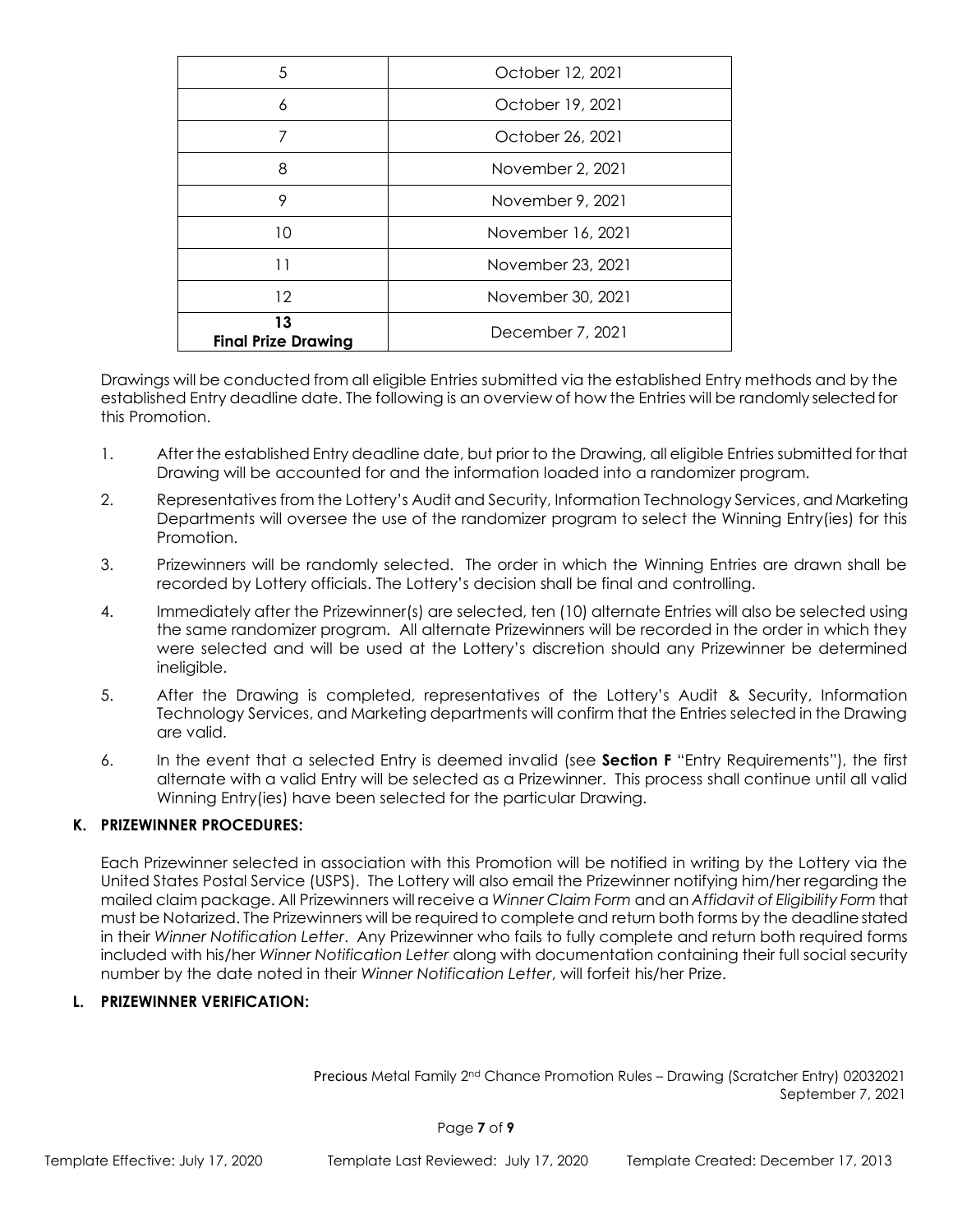- 1. Methods used by the Lottery to establish and confirm a Prizewinner's identity include, but are not limited to:
	- viewing and/or copying the Prizewinner's valid government-issued photo identification;
	- viewing and/or copying proof of taxpayer identification number (e.g. Social Security number);
	- asking identity-verifying questions in the absence of the aforementioned document proof; and/or
	- viewing and/or retaining the information provided on a Lottery *Winner Claim Form*.
- 2. **In all cases involving a Promotion Cash Prize greater than \$100**, the Lottery must be provided with the Prizewinner's valid government-issued photo identification and taxpayer identification number (e.g. Social Security number). Payment will be delayed until such a number is provided and the Prizewinner shall not be entitled to interest on the Prize funds attributable to such delay.

## **M. PRIZE AWARD/PAYMENT**

- 1. When paying any Prize **in excess of \$600**, the Lottery shall report the winnings or withhold taxes pursuant to rules established by the Internal Revenue Service and the Virginia Department of Taxation and shall file the appropriate income reporting form(s) with the Internal Revenue Service and the Virginia Department of Taxation. Additionally, if the Prize is cash prize **greater than \$100** and subject to any set-off for delinquent debts, the Lottery shall withhold any monies due under the Commonwealth's Set-Off Debt Collection Act if the agency has registered such debt with the Virginia Department of Taxation and timely notice of the debt has been furnished by the Virginia Department of Taxation to the Lottery.
- 2. Lottery Prizes awarded during this Promotion are not transferable or assignable. A Person shall not enter the Promotion on behalf of another Person. Such Entries shall be deemed invalid.
- 3. Each Prizewinner **greater than \$600** is legally required to include the value of their Prize, as well as any taxes paid by the Lottery on his/her behalf, in his/her taxable income for tax reporting purposes. As a result of accepting a Prize, and taking into account a Prizewinner's total taxable income for the year in which the Prize is accepted, a Prizewinner may fall into a higher tax bracket for his/her federal and state tax liabilities for the year in which the Prize is accepted.
- 4. A Prizewinner agrees to participate in a press conference and agrees to the use of his/her name and/or photo for publicity at the Lottery's discretion. Examples of publicity include, but are not limited to, news releases, Internet, news media and signs at Lottery Retailer locations. In addition, a Prizewinner agrees to participate in Lottery promotional efforts which may include his/her name, hometown, the amount of the Prize won, and the Promotion won, through "social media," which may include, but will not be limited to, YouTube®, Twitter®, Facebook®, Instagram® or similar efforts, without additional consent from or compensation to the Prizewinner.

#### **N. CANCELLATION POLICY:**

Canceled Drawing(s) or Prize Award(s): The Director may, in the Director's sole discretion, cancel Prize Drawings and/or the awarding of Prizes, on holidays, days of special importance or on days when conditions make conducting the Prize Drawings or awarding Prizes impractical or inappropriate, and may elect to conduct Prize Drawings and/or make-up Drawings and/or the awarding of Prizes at such times and dates, and pursuant to such methods, as the Director may determine, all with the Director's sole discretion. Neither the Lottery, the Director, nor any employee of the Lottery or member of the Lottery Board shall have any liability whatsoever for any such re-schedule/cancellation.